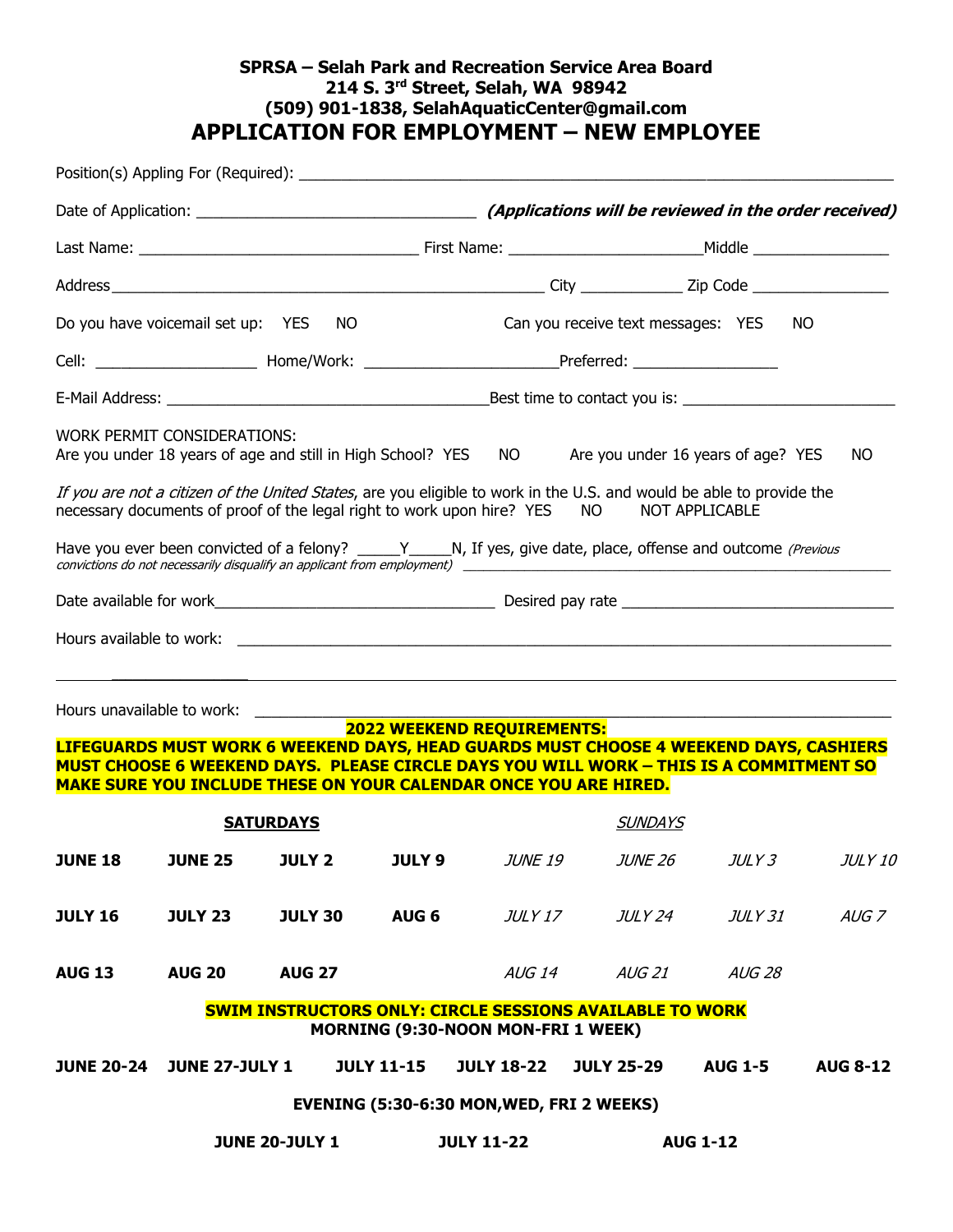## **EDUCATION/TRAINING**

Name of High School, Technical School, and/or College City, State Course of Study and Degree Month/Year of Degree

 $\mathcal{L}_\text{max}$  and  $\mathcal{L}_\text{max}$  and  $\mathcal{L}_\text{max}$ 

 $\mathcal{L}_\text{max}$  , we have the set of  $\mathcal{L}_\text{max}$ 

### **CERTIFICATIONS – INCLUDE A COPY OF ALL CERTIFICATIONS WITH THIS APPLICATION**

Summarize special job-related skills and qualification acquired from training or other experience.

#### **OTHER QUALIFICATIONS**

Summarize additional and relevant job-related skills and qualifications acquired from employment or other experience.

List any additional information you feel may be helpful to us in considering your application.

|      | REFERENCES (REQUIRED) Please INCLUDE at least one present or former supervisor. |       |                    |
|------|---------------------------------------------------------------------------------|-------|--------------------|
| Namo | E-Mail Address                                                                  | Dhone | <b>Delationchi</b> |

| E-Mail Address | Phone | Relationship                                                                                                                                                    |
|----------------|-------|-----------------------------------------------------------------------------------------------------------------------------------------------------------------|
|                |       |                                                                                                                                                                 |
|                |       |                                                                                                                                                                 |
|                |       |                                                                                                                                                                 |
|                |       |                                                                                                                                                                 |
|                |       |                                                                                                                                                                 |
|                |       | <b>EMPLOYMENT HISTORY</b> - Start with your present or last job.<br><b>Address</b><br>E-Mail Address<br>Supervisor Name/Title<br>May we contact your Supervisor |